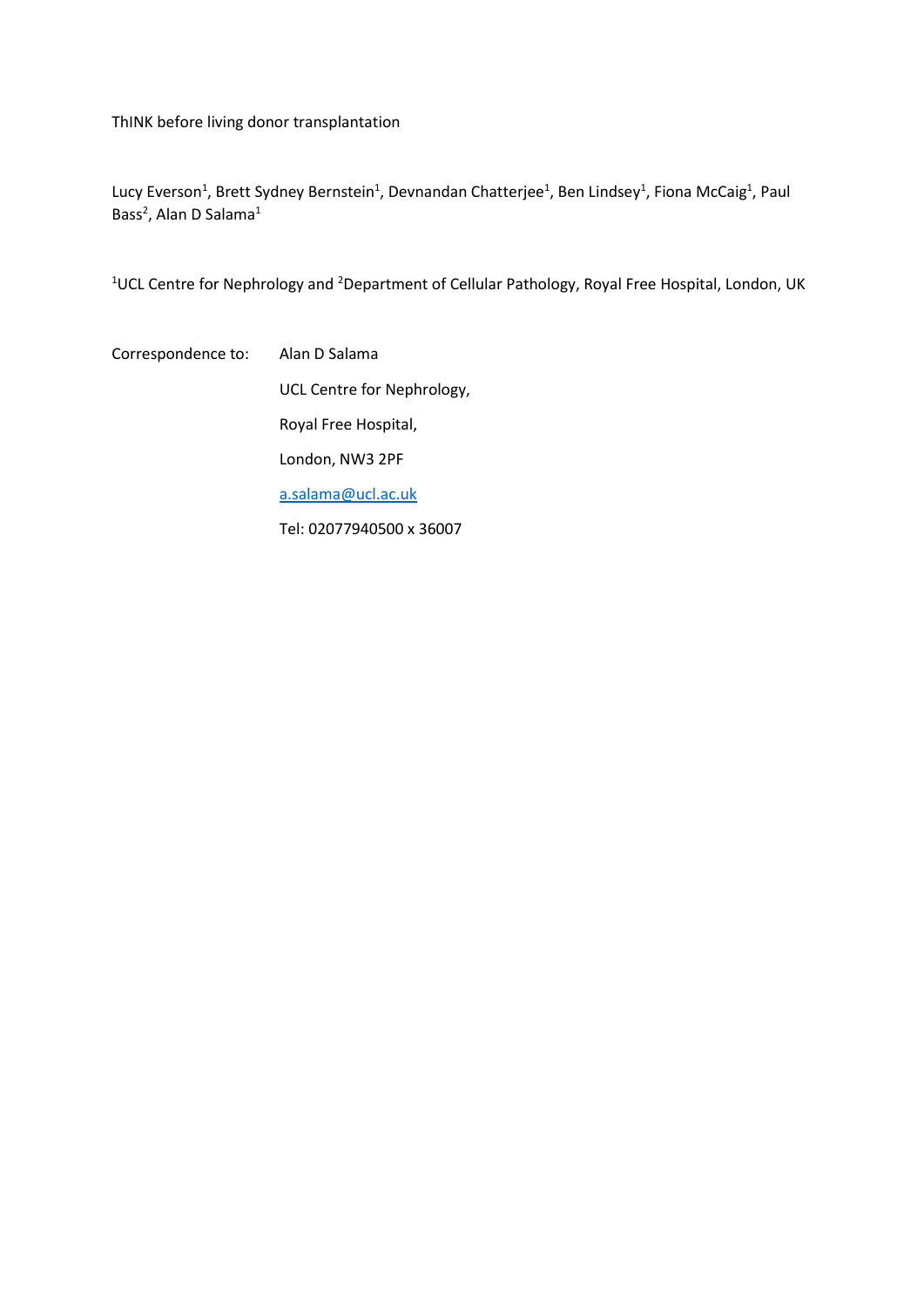Living donor kidney donation is increasingly common, and now accounts for almost 35% of all kidney donation in the UK. We report a case of a 51 year old live altruistic female kidney donor who was found to have a 1 cm dark brown/black lymph node at the renal hilum during nephrectomy (Figure 1A). This was not detected by routine pre-donation imaging. Transplantation had to be delayed while frozen sections of the lymph node were analysed. Histology showed macrophages laden with black pigment, but no other abnormal features (Figure 1B-C). This was subsequently correlated with a recent tattoo on the donor's back (Figure 1D) allowing the renal transplant to proceed uneventfully.

Tattoo creation involves the deposition of elemental constituents of pigments, including carbon and titanium, under the surface of the skin. Tattooing is become increasing popular, especially in women, with an estimated 30% of people in Western countries having a tattoo and adults under the age of 40 making up the largest proportion of tattooed individuals. Tattoo pigment migration has previously been reported, with pigment particles found within the cytoplasm of keratinocytes, macrophages and fibroblasts, migrating to corresponding lymph nodes. Pigment deposition has been reported to lead to macroscopic discolouration and enlargement of lymph nodes, occurring as early as 3 days in animal models, and 5 months following tattooing in patients. Rarely, these pigmented lymph nodes have been detected radiologically, while others are found after clinical examination or during surgical intervention. Differentiation between malignant and non-malignant pathology is not possible macroscopically, thus dissection and pathological evaluation is necessary. To date, lymph node pigmentation has been reported in axillary, cervical, paratracheal and mediastinal lymph node groups, but not in renal draining lymph nodes and has not previously been described as contributing to delayed transplantation.